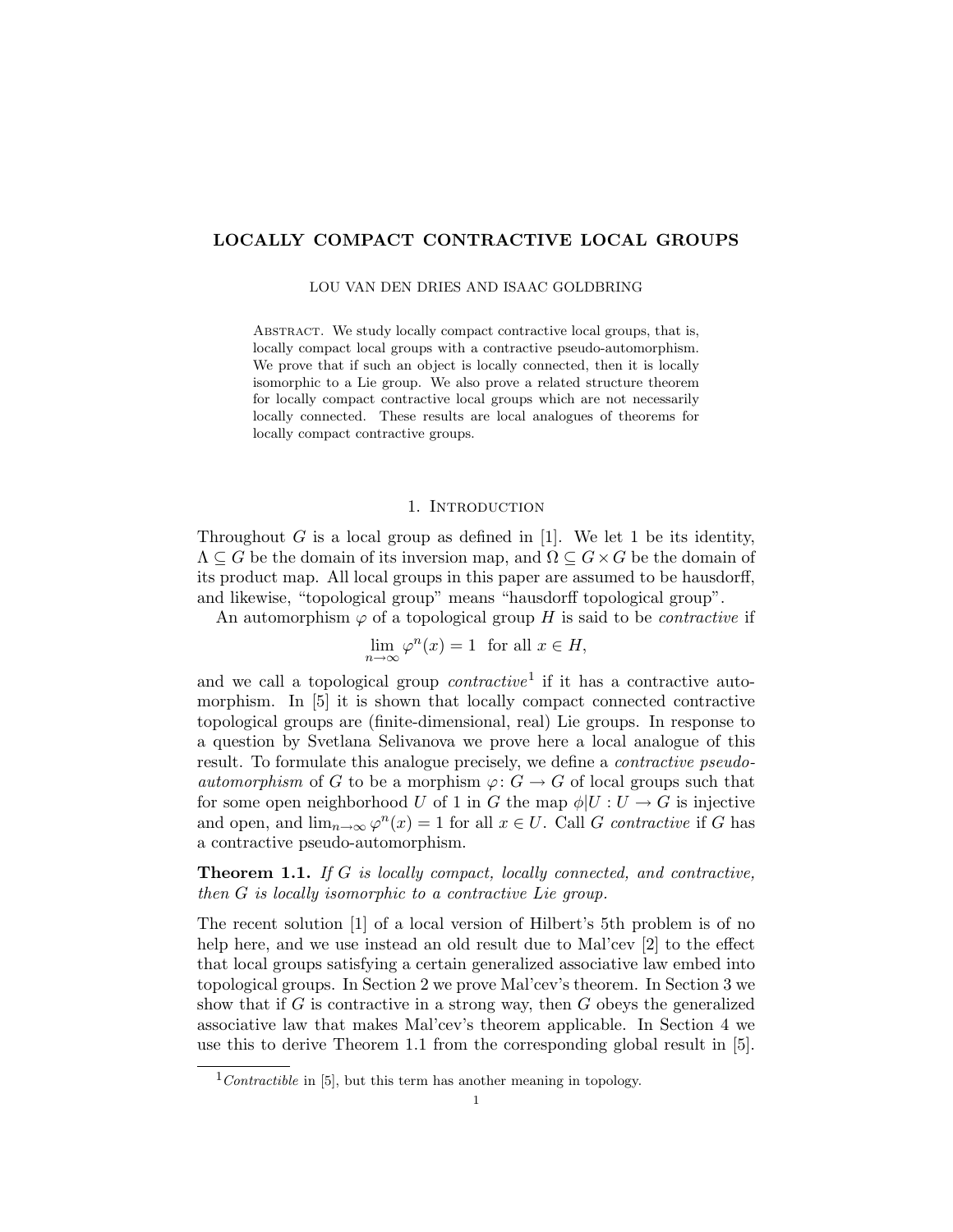We also prove a related structure theorem for locally compact contractive local groups that are not necessarily locally connected.

See [1] for the definition of  $G|U$  for an open neighborhood U of 1 in G, and of "morphism of local groups" (also called "local group morphism" below). Recall also from [1] that two local groups are said to be locally isomorphic if they have isomorphic restrictions to open neighborhoods of their identity. Here are definitions of some auxiliary notions. Let  $X \subseteq G$ . We call X symmetric if  $X \subseteq \Lambda$  and  $X^{-1} = X$ ; in particular, G is symmetric iff  $\Lambda = G$ . The largest symmetric subset of  $X$  is its symmetrization  $X_s$ :

$$
X_s := \{ x \in X \cap \Lambda : \ x^{-1} \in X \cap \Lambda \} \qquad \text{(so } G_s = \Lambda \cap \Lambda^{-1}).
$$

If U is an open neighborhood of 1, then so is  $U_s$ . If  $\varphi : G \to G$  is a contractive pseudo-automorphism of G, then  $\varphi(G_s) \subseteq G_s$ , and the restriction of  $\varphi$  to a map  $G_s \to G_s$  is a contractive pseudo-automorphism of  $G|G_s$ . We call G neat if  $\Lambda = G$  and  $(xy, y^{-1}) \in \Omega$  for all  $(x, y) \in \Omega$ . Note that  $G|U$  is neat for any symmetric open neighborhood U of 1 with  $U \times U \subseteq \Omega$ .

## 2. Mal'cev's theorem

Theorem 2.1 below provides a necessary and sufficient condition for a neat local group to admit an injective local group morphism into a topological group. Because some of its byproducts are useful in the next section we repeat Mal'cev's construction [2], and include details omitted in Mal'cev's proof. Throughout we let m, n range over  $\mathbb{N} = \{0, 1, 2, \dots\}$ .

We call G **globalizable** if there is a topological group  $H$  and an open neighborhood U of the identity in H such that  $G = H|U$ . Note that if G is globalizable and symmetric, then G is neat.

Let  $a_1, \ldots, a_n, b \in G$ . We define the notion  $(a_1, \ldots, a_n) \rightsquigarrow b$ , by induction on  $n$  as follows:

- If  $n = 0$ , then  $(a_1, \ldots, a_n) \rightsquigarrow b$  iff  $b = 1$ ;
- $(a_1) \rightarrow b$  iff  $a_1 = b$ ;
- If  $n > 1$ , then  $(a_1, \ldots, a_n) \rightsquigarrow b$  iff for some  $i \in \{1, \ldots, n-1\}$ , there exist  $b', b'' \in G$  such that  $(a_1, \ldots, a_i) \rightsquigarrow b', (a_{i+1}, \ldots, a_n) \rightsquigarrow b'',$  $(b', b'') \in \Omega$  and  $b' \cdot b'' = b$ .

Informally,  $(a_1, \ldots, a_n) \rightsquigarrow b$  if for some way of introducing parentheses into the sequence  $(a_1, \ldots, a_n)$  all intermediate products are defined and the resulting product equals b. A priori, there may be distinct  $b, c \in G$  such that  $(a_1, \ldots, a_n) \rightsquigarrow b$  and  $(a_1, \ldots, a_n) \rightsquigarrow c$ .

We call G globally associative if for all  $a_1, \ldots, a_n, b, c \in G$  such that  $(a_1, \ldots, a_n) \rightsquigarrow b$  and  $(a_1, \ldots, a_n) \rightsquigarrow c$  we have  $b = c$ . If G is globally asociative, so is its restriction  $G|U$  to any open neighborhood U of 1. If there is an injective local group morphism from G into a topological group, then  $G$  is globally associative. For neat  $G$  the converse holds: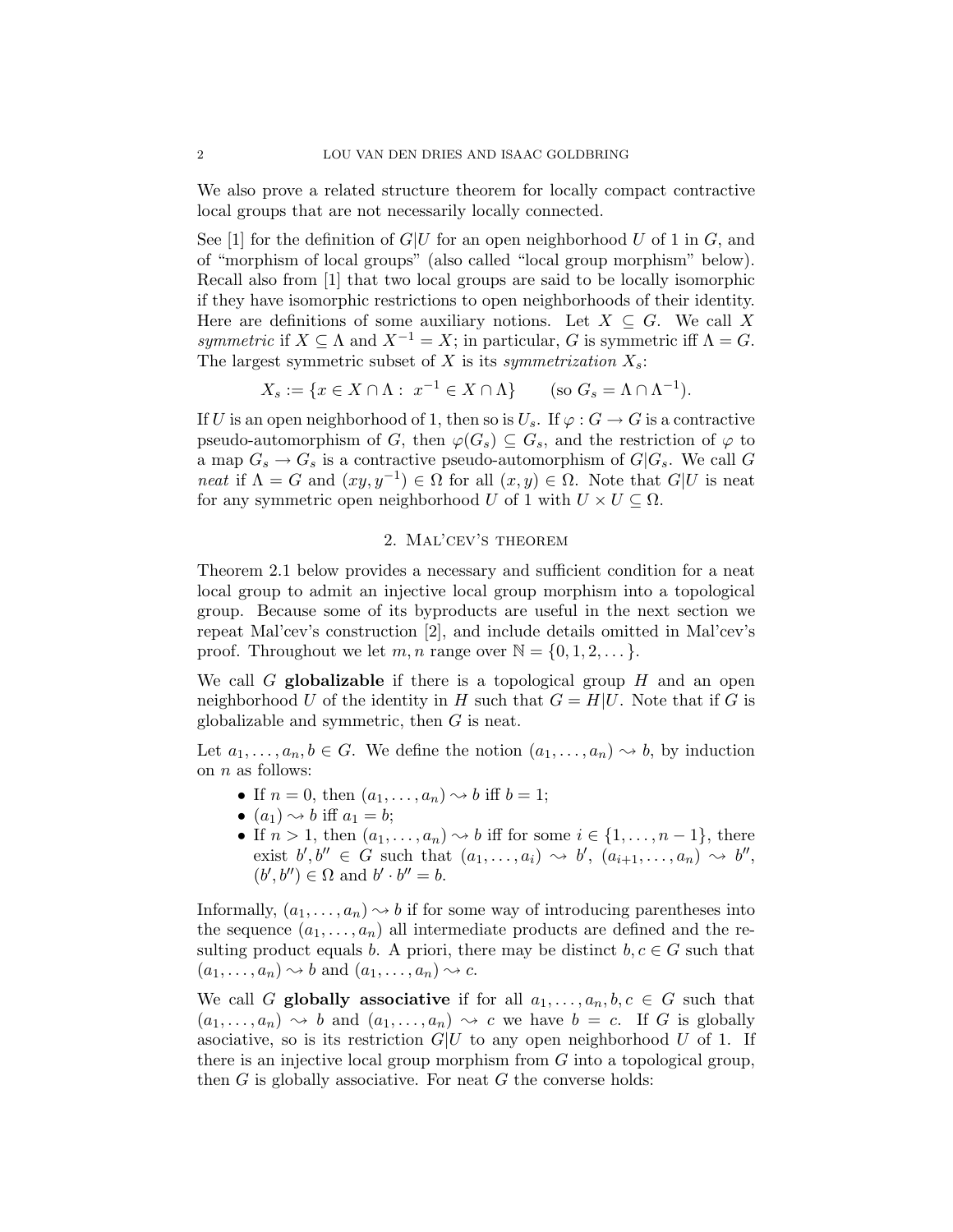**Theorem 2.1.** Suppose G is neat and globally associative. Then there is an injective local group morphism  $\iota: G \to H$  into a topological group H such that if  $\phi: G \to L$  is any local group morphism into a topological group L, then there is a unique continuous group morphism  $\phi: H \to L$  with  $\phi \circ \iota = \phi$ .

*Proof.* Let  $G^* := \bigcup_n G^{\times n}$  be the set of words on G. Consider a word  $x = (x_1, \ldots, x_m) \in G^{\times m}$ . If  $(x_i, x_{i+1}) \in \Omega$ ,  $1 \leq i < m$ , then we call the word

 $(x_1, \ldots, x_{i-1}, x_i x_{i+1}, x_{i+2}, \ldots, x_m) \in G^{\times (m-1)}$ 

a contraction of x of type I. If also  $x_{i+1} = x_i^{-1}$ , then we call

$$
(x_1, \ldots, x_{i-1}, x_{i+2}, \ldots, x_m) \in G^{\times (m-2)}
$$

a contraction of x of type II. If  $(a, b) \in \Omega$  and  $x_i = ab, 1 \leq i \leq m$  then

$$
(x_1, \ldots, x_{i-1}, a, b, x_{i+1}, \ldots, x_m) \in G^{\times (m+1)}
$$

is an expansion of x of type I. Finally, for  $a \in G$  and  $0 \le i \le m$  we call

$$
(x_1, \ldots, x_i, a, a^{-1}, x_{i+1}, \ldots, x_m) \in G^{\times (m+2)}
$$

an expansion of x of type II. Define an admissible sequence to be a finite sequence  $w_1, \ldots, w_N$  of words  $w_i \in G^*$  with  $N \geq 1$  such that  $w_{i+1}$  is a contraction or expansion of  $w_i$ , for all i with  $1 \leq i \leq N$ . This gives an equivalence relation  $\sim$  on  $G^*$  by:  $x \sim y$  iff there is an admissible sequence  $w_1, \ldots, w_N$  such that  $w_1 = x$  and  $w_N = y$ . Let H be the set of equivalence classes [x] of elements  $x = (x_1, \ldots, x_m) \in G^*$ . It is easy to check that we have a binary operation and a unary operation on  $H$  given by

$$
[(x_1,\ldots,x_m)]\cdot [(y_1,\ldots,y_n)] := [(x_1,\ldots,x_m,y_1,\ldots,y_n)]
$$

and

$$
[(x_1,\ldots,x_m)]^{-1} := [(x_m^{-1},\ldots,x_1^{-1})].
$$

Endowed with these operations, H is a group with identity element  $1_H = [\emptyset],$ the equivalence class of the empty sequence. Note that also  $1_H = [(1)]$ .

Define  $\iota: G \to H$  by  $\iota g := [(g)]$ . Clearly,  $\iota G$  generates the group H. We now show that  $\iota$  is injective. (This is the part asserted without proof by Mal'cev [2].) The key to doing this is the following.

**Claim 1:** Suppose that  $x, y, z \in G^*$  and x contracts to y and y expands to z. Then one can also go from  $x$  to  $z$  by first expanding once or twice and then contracting once.

There are some obvious cases where the relevant contraction and expansion operations "commute" and can just be interchanged. (This includes the case where y is a contraction of x of type II or z is an expansion of y of type II.) So we can assume that y is a contraction of  $x := (x_1, \ldots, x_m)$  of type I,

$$
y = (x_1, \ldots, x_{i-1}, x_i x_{i+1}, x_{i+2}, \ldots, x_m), \quad 1 \le i < m, \ (x_i, x_{i+1}) \in \Omega,
$$

and  $z$  is an expansion of  $y$  of type I of the form

$$
z = (x_1, \dots, x_{i-1}, a, b, x_{i+2}, \dots, x_m), \qquad (a, b) \in \Omega, \ ab = x_i x_{i+1}.
$$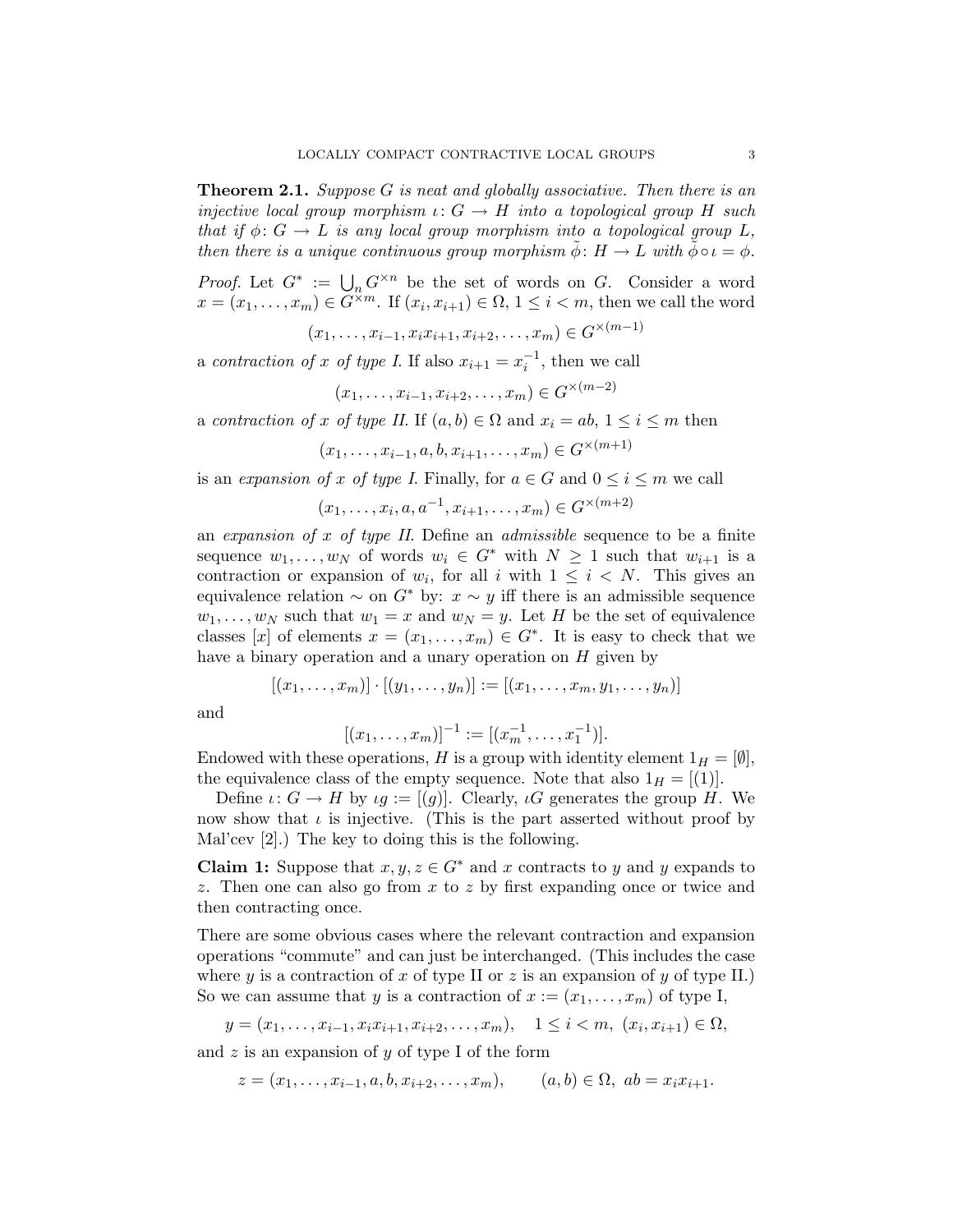Now G is neat, so  $(ab, x_{i+1}^{-1}) \in \Omega$  and  $x_i = (ab)x_{i+1}^{-1}$ . Define

$$
u := (x_1, \ldots, x_{i-1}, ab, x_{i+1}^{-1}, x_{i+1}, \ldots, x_n),
$$
  

$$
v := (x_1, \ldots, x_{i-1}, a, b, x_{i+1}^{-1}, x_{i+1}, \ldots, x_n).
$$

Then u is an expansion of x of type I,  $v$  is an expansion of u of type I, and  $z$  is a contraction of  $v$  of type II. This proves the claim.

Define a special sequence to be an admissible sequence  $w_1, \ldots, w_N$  such that for some  $M \in \{1, \ldots, N\}$ ,  $w_{i+1}$  is an expansion of  $w_i$  for  $1 \leq i \leq M$ , and  $w_{i+1}$  is a contraction of  $w_i$  for  $M \leq i \leq N$ .

**Claim 2:** Let  $x, y \in G^*$  and  $x \sim y$ . Then there is a special sequence  $w_1, \ldots, w_N$  such that  $w_1 = x$  and  $w_N = y$ .

To prove this, let  $w_1, \ldots, w_n$  be any admissible sequence (typically, part of an admissible sequence connecting x to y), and suppose it is not special. Then  $n \geq 3$  and we have a largest  $m \in \{2, \ldots, n-1\}$  such that  $w_{m-1}$  contracts to  $w_m$  and  $w_m$  expands to  $w_{m+1}$ . Apply Claim 1 to  $w_{m-1}, w_m, w_{m+1}$  in the role of  $x, y, z$ , so  $w_m$  gets replaced by one or two words. If the resulting admissible sequence is not yet special, apply the same procedure to it. We have to show that after a finite number of such steps we end up with a special sequence. The critical case is when  $m \in \{2, \ldots, n-1\}$  is such that  $w_i$  contracts to  $w_{i+1}$  for  $1 \leq i < m$ , and  $w_i$  expands to  $w_{i+1}$  for  $m \leq i < n$ . Then the reader can easily check that after at most

$$
(n-m) + 2(n-m) + \dots + 2^{m-1}(n-m) = (2^m - 1)(n-m)
$$

such steps (applications of Claim 1) we obtain a special sequence. This concludes the proof of Claim 2.

Now suppose that  $a, b \in G$  and  $\iota(a) = \iota(b)$ , that is,  $(a) \sim (b)$ . By Claim 2, we can take  $x \in G^*$  such that x is obtained from  $(a)$  by a finite succession of expansions (hence  $x \rightarrow a$ ), and (b) is obtained from x by a finite succession of contractions (hence  $x \rightarrow b$ ). Hence  $a = b$  by global associativity, so  $\iota$  is injective. Note:

 $\iota(1) = 1_H$ ,  $\iota(a^{-1}) = \iota(a)^{-1}$  for  $a \in G$ ,  $\iota(ab) = \iota(a)\iota(b)$  for  $(a, b) \in \Omega$ .

Let B be the set of open neighborhoods of 1 in G, and  $\iota \mathcal{B} := \{ \iota U \mid U \in \mathcal{B} \}.$ We verify the conditions (i)-(v) below that make  $\iota \mathcal{B}$  a neighborhood base at  $1_H$  for a (necessarily unique) group topology on  $H$ , which by convention includes here the requirement of being hausdorff.

(i) Let  $U, V \in \mathcal{B}$ ; we need  $W \in \mathcal{B}$  such that  $\iota W \subseteq \iota U \cap \iota V$ . Since  $\iota$  is injective, we can take  $W = U \cap V$ .

(ii) Let  $U \in \mathcal{B}$ ; we need  $V \in \mathcal{B}$  such that  $\iota V \cdot \iota V \subseteq \iota U$ . Choose  $V \in \mathcal{B}$  such that  $V \times V \subseteq \Omega$  and  $V^2 \subseteq U$ . Then for  $g, g' \in V$ , we have

$$
\iota(g) \cdot \iota(g') = \iota(gg') \in \iota U.
$$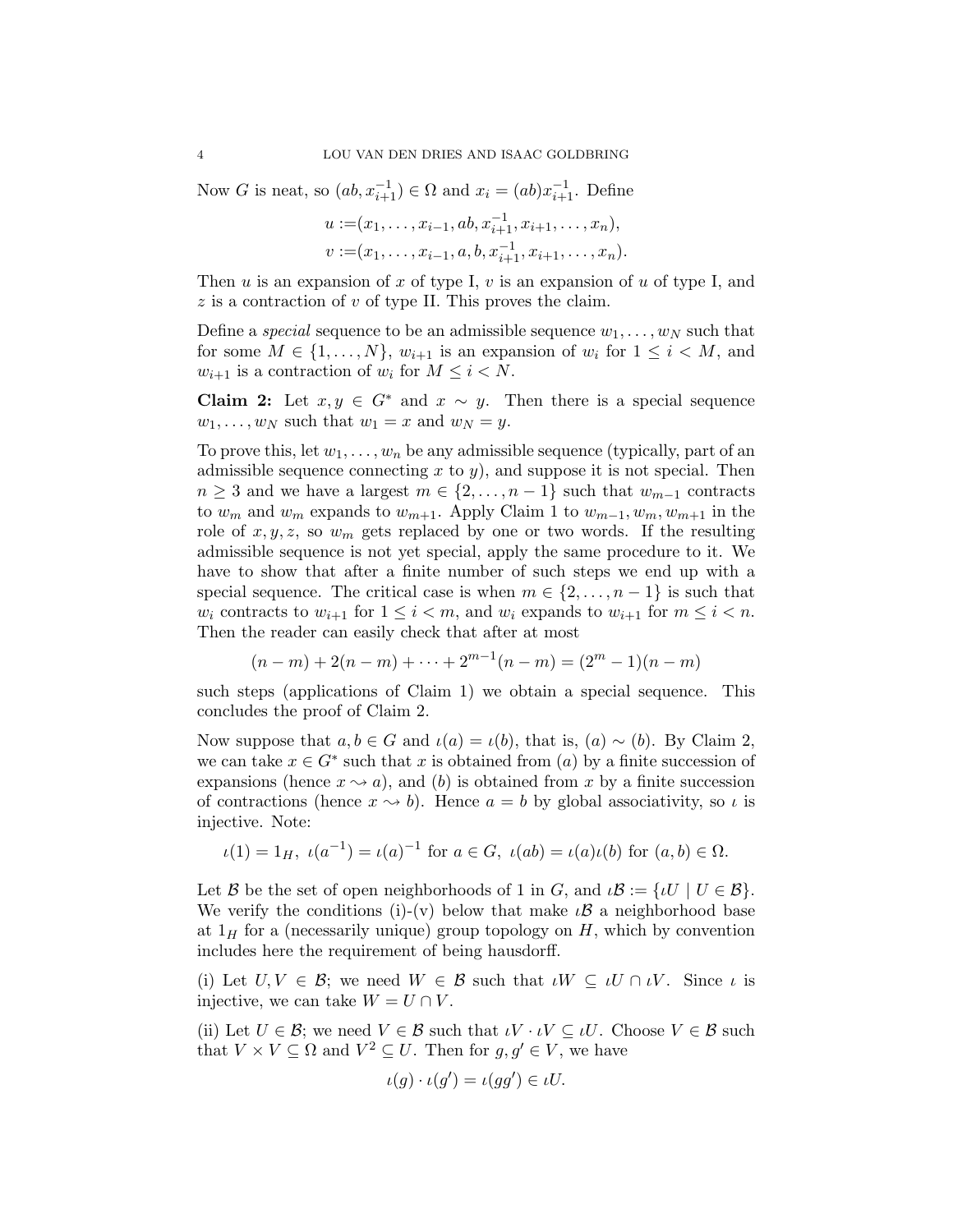(iii) Let  $U \in \mathcal{B}$ ; we need  $V \in \mathcal{B}$  such that  $(\iota V)^{-1} \subseteq \iota U$ . Choose  $V \in \mathcal{B}$  such that  $V^{-1} \subseteq U$ , for example  $V = U \cap U^{-1}$ . Then clearly  $(\iota V)^{-1} \subseteq \iota U$ .

(iv) Let  $h \in H$  and  $U \in \mathcal{B}$ ; we need  $V \in \mathcal{B}$  such that  $h(\iota V)h^{-1} \subseteq \iota U$ . Since H is generated by  $\iota G$  we can reduce to the case  $h = \iota g, g \in G$ . Choose  $V \in \mathcal{B}$  such that  $\{g\} \times V \subseteq \Omega$ ,  $(gV) \times \{g^{-1}\} \subseteq \Omega$ , and  $(gV)g^{-1} \subseteq U$ .

(v) (hausdorff requirement)  $\bigcap \{ U \mid U \in \mathcal{B} \} = \{ 1_H \}.$  This holds because  $G$  is hausdorff.

With H now being a topological group,  $\iota$  is clearly continuous at 1. Then the local homogeneity lemma 2.16 of [1] yields that  $\iota$  is continuous at each  $a \in G$ , and thus  $\iota$  is a local group morphism.

Let L be any topological group and  $\phi: G \to L$  a morphism of local groups.

Claim 3: Suppose  $x_1, \ldots, x_m, y_1, \ldots, y_n \in G$  and  $(x_1, \ldots, x_m) \sim (y_1, \ldots, y_n)$ . Then  $\phi(x_1)\cdots\phi(x_m)=\phi(y_1)\cdots\phi(y_n)$ .

It is routine to verify the claim when  $y = (y_1, \ldots, y_n)$  is a contraction or expansion of  $x = (x_1, \ldots, x_m)$ , and the general case then follows.

By Claim 3 we can define a group morphism  $\tilde{\phi} : H \to L$  by

 $\tilde{\phi}([g_1,\ldots,g_n]):=\phi(g_1)\cdots\phi(g_n),\qquad (g_1,\ldots,g_n\in G),$ 

so  $\tilde{\phi} \circ \iota = \phi$ . To check continuity of  $\tilde{\phi}$ , let V be an open neighborhood of the identity in L. Then  $U := \phi^{-1}(V)$  is an open neighborhood of 1 in G and  $\iota U \subseteq \tilde{\phi}^{-1}(V)$ , so  $\tilde{\phi}^{-1}(V)$  is a neighborhood of  $1_H$  in H. Thus  $\tilde{\phi}$  is  $\Box$ continuous.

Let G be neat and globally associative. The universal property of  $\iota, H$ in Theorem 2.1 determines  $\iota$ , H up to unique isomorphism over G, and so, without claiming that  $G$  is globalizable, we may call  $H$  the globalization of G. The construction in the proof of the theorem and the local homogeneity lemma 2.16 of [1] show that  $\iota: G \to H$  is not just continuous but also open. In particular  $\iota G$  is open in H and  $\iota$  is a homeomorphism onto  $\iota G$ . Accordingly, we identify G with  $\iota G \subseteq H$  via  $\iota$ . Note that G generates H. The following properties of  $H$  are also evident from its construction.

# Lemma 2.2.

- (1) For any symmetric open neighborhood U of 1 in G with  $U \times U \subseteq \Omega$ , we have  $G|U = H|U$  (and so  $G|U$  is globalizable).
- (2) If  $G$  is connected, then  $H$  is connected.
- (3) G is locally compact if and only if H is locally compact.

**Remark.** Olver [4] has another variant of Mal'cev's theorem, where  $G$  is a local Lie group,  $G, \Omega, \Lambda$  are connected, and instead of neatness, it is assumed that for any  $x \in G$  and neighborhood U of 1, there are  $x_1, \ldots, x_n \in U$  such that  $(x_1, \ldots, x_n) \rightsquigarrow x$ .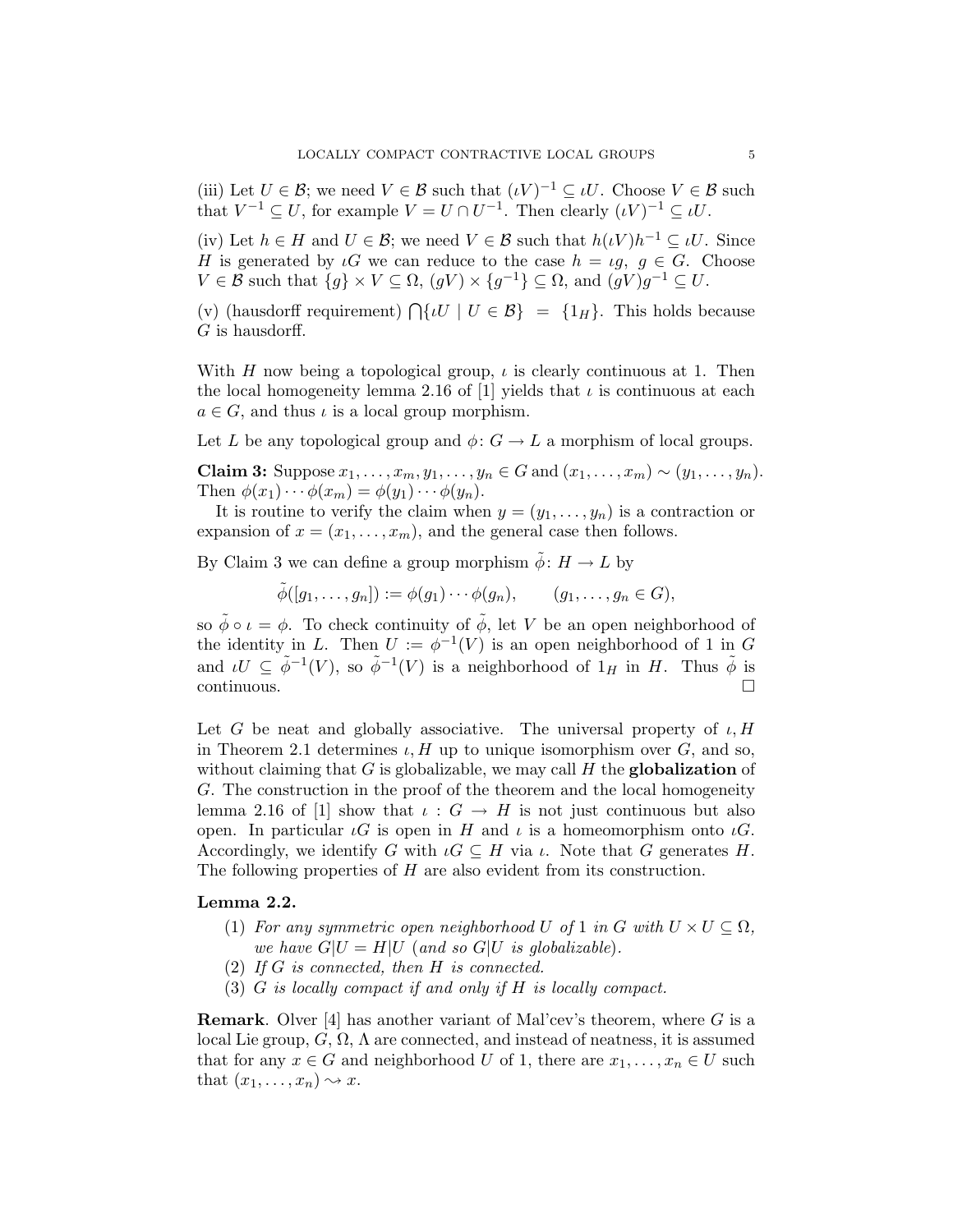#### 3. Contractive injective endomorphisms

In this section  $\varphi : G \to G$  is an injective morphism of local groups such that  $\lim_{n\to\infty}\varphi^n(x)=1$  for all  $x\in G$ . (If  $\varphi$  is also open, then G is contractive.)

**Lemma 3.1.** Suppose that  $a_1, \ldots, a_n, a \in G$  and  $(a_1, \ldots, a_n) \rightsquigarrow a$ . Then also  $(\varphi(a_1), \ldots, \varphi(a_n)) \rightsquigarrow \varphi(a)$ .

*Proof.* We proceed by induction on n. The conclusion of the lemma is obvious when  $n = 0$  or 1. Suppose that  $n > 1$ . Choose  $i \in \{1, ..., n-1\}$ and  $b', b'' \in G$  with  $(b', b'') \in \Omega$  such that

$$
(a_1,\ldots,a_i)\sim b', \qquad (a_{i+1},\ldots,a_n)\sim b'', \qquad b'\cdot b''=a.
$$

By the induction hypothesis we have

$$
(\varphi(a_1), \ldots, \varphi(a_i)) \rightsquigarrow \varphi(b'), \qquad (\varphi(a_{i+1}), \ldots, \varphi(a_n)) \rightsquigarrow \varphi(b'').
$$

Also  $(\varphi(b'), \varphi(b'')) \in \Omega$  and  $\varphi(b')\varphi(b'') = \varphi(b'b'') = \varphi(a)$ , and therefore  $(\varphi(a_1), \cdots, \varphi(a_n)) \rightsquigarrow \varphi(a).$ 

The following is taken from  $[1]$ . By recursion on n we define the relation  $(a_1, \ldots, a_n) \to b$  for  $a_1, \ldots, a_n, b \in G$  as follows:

- If  $n = 0$ , then  $(a_1, \ldots, a_n) \rightarrow b$  iff  $b = 1$ ;
- $(a_1) \rightarrow b$  iff  $a_1 = b$ ;
- If  $n > 1$ , then  $(a_1, \ldots, a_n) \to b$  iff for all  $i \in \{1, \ldots, n-1\}$  there exist  $b', b'' \in G$  such that  $(a_1, \ldots, a_i) \to b', (a_{i+1}, \ldots, a_n) \to b'',$  $(b', b'') \in \Omega$  and  $b' \cdot b'' = b$ .

An easy induction on n shows that for  $a_1, \ldots, a_n, b, c \in G$ , if

$$
(a_1,\ldots,a_n)\to b, \quad (a_1,\ldots,a_n)\sim c,
$$

then  $b = c$ . By Lemma 2.5 of [1] there is for each  $n > 0$  a neighborhood  $\mathcal{U}_n$ of 1 such that for all  $a_1, \ldots, a_n \in \mathcal{U}_n$  there is  $b \in G$  with  $(a_1, \cdots, a_n) \to b$ .

Corollary 3.2. G is globally associative.

*Proof.* Let  $a_1, \ldots, a_n, b, c \in G$  be such that

$$
(a_1, \ldots, a_n) \rightsquigarrow b
$$
 and  $(a_1, \ldots, a_n) \rightsquigarrow c$ .

It is enough to derive  $b = c$ . By Lemma 3.1 we have

$$
(\varphi^m(a_1), \ldots, \varphi^m(a_n)) \sim \varphi^m(b)
$$
 and  $(\varphi^m(a_1), \ldots, \varphi^m(a_n)) \sim \varphi^m(c)$ ,

for all  $m > 0$ . Choose m so large that  $\varphi^m(a_1), \ldots, \varphi^m(a_n) \in \mathcal{U}_n$ . It follows that  $\varphi^m(b) = \varphi^m(c)$ , and thus  $b = c$ .

For the remainder of this section L denotes a topological group.

A near-automorphism of  $L$  is an injective, continuous, open group morphism  $L \to L$ . We call a near-automorphism  $\tau: L \to L$  contractive if  $\lim_{n\to\infty} \tau^n(x) = 1$  for all  $x \in L$ .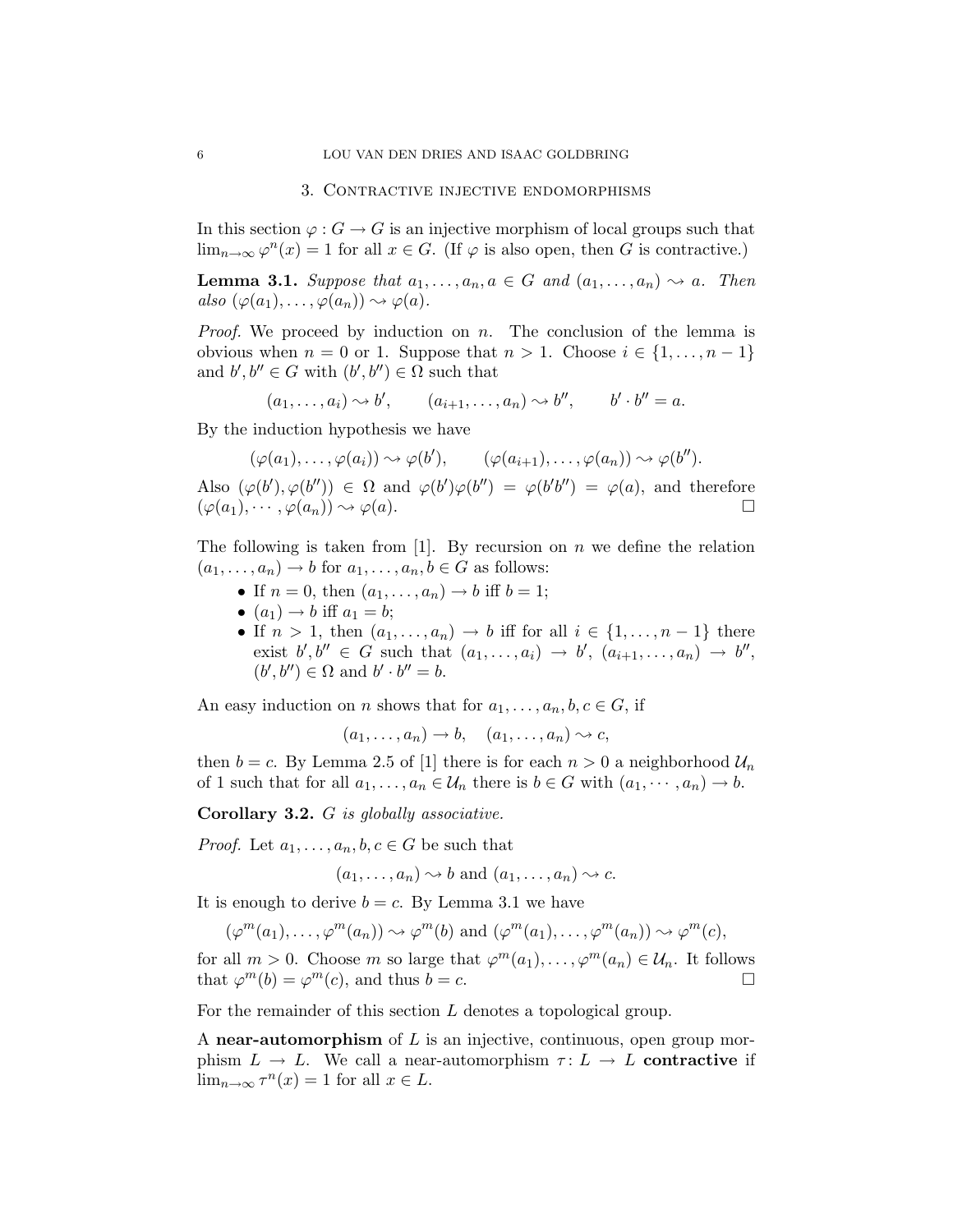For example,  $x \mapsto px \colon \mathbb{Z}_p \to \mathbb{Z}_p$  is a contractive near-automorphism of the compact additive group  $\mathbb{Z}_p$  of p-adic integers, and is not an automorphism. Thus non-trivial compact groups may admit contractive nearautomorphisms, but do not admit contractive automorphisms; see [5], 1.8(b).

**Remark 3.3.** If  $\tau: L \to L$  is a contractive near-automorphism of L, then  $\tau$  is a contractive pseudo-automorphism of L viewed as a local group.

**Lemma 3.4.** Suppose  $\tau: L \to L$  is a near-automorphism. Let  $L_1$  be the connected component of 1 in L. Then  $\tau(L_1) = L_1$  and so  $\tau | L_1$  is an automorphism of  $L_1$ . If L has only finitely many connected components, then  $\tau$ is an automorphism of L.

*Proof.* Since  $\tau$  is continuous and open,  $\tau(L_1)$  is a connected open subgroup of L, and hence also closed in L, and thus  $\tau(L_1) = L_1$ . The set  $L/L_1$  of cosets is the set of connected components of L. Suppose  $L/L_1$  is finite. Since  $\tau(L_1) = L_1$ , the function

$$
xL_1 \mapsto \tau(x)L_1 \colon L/L_1 \to L/L_1
$$

is injective, hence bijective. It follows that  $\tau$  is an automorphism of L.  $\Box$ 

**Lemma 3.5.** Suppose G is neat and  $\varphi$  is open. Let H be the globalization of G and let  $\tilde{\varphi}$ :  $H \to H$  be the unique extension of  $\varphi$  to an endomorphism of H. Then the map  $\tilde{\varphi}$  is open, and for  $D := \bigcup_n \ker(\tilde{\varphi}^n)$  we have:

- (1) D is a discrete normal subgroup of H and  $\tilde{\varphi}^{-1}(D) = D$ ;
- (2)  $\tilde{\varphi}$  descends to a contractive near-automorphism

$$
\varphi_D \colon H/D \to H/D, \quad \varphi_D(xD) := \tilde{\varphi}(x)D;
$$

(3) for any symmetric open neighborhood  $U \subseteq G$  of 1 with  $U \times U \subseteq \Omega$ , the image  $\pi(U)$  of U in  $H/D$  is open, and the map

 $x \mapsto xD : U \to H/D$ 

is an isomorphism  $G|U \to (H/D)|\pi(U)$  of local groups.

*Proof.* The openness of  $\varphi$  gives the openness of  $\tilde{\varphi}$ . It is easy to check that D is a normal subgroup of H and  $\tilde{\varphi}^{-1}(D) = D$ . Each  $\varphi^n$  is injective, so  $D \cap G = \{1\}$ , which gives (1), and so  $\tilde{\varphi}$  descends to a near-automorphism  $\varphi_D$  of  $H/D$ . To show that  $\varphi_D$  is contractive, let  $x \in H$  be given. Then  $x = x_1 \cdots x_m$ , with  $x_1, \ldots, x_m \in U$ , so  $\tilde{\varphi}^n(x) = \varphi^n(x_1) \cdots \varphi^n(x_m) \to 1$  as  $n \to \infty$ . Item (3) is straightforward.

# 4. The structure of locally compact contractive local groups

In this section  $H$  is a topological group, and  $H_1$  is the connected component of its identity. Our aim here is to prove local analogues of the following two structure theorems for locally compact contractive groups.

**Fact 4.1** ([3],  $(1.10)$  and [5], Lemma 1.4). Each locally compact connected contractive group is a Lie group.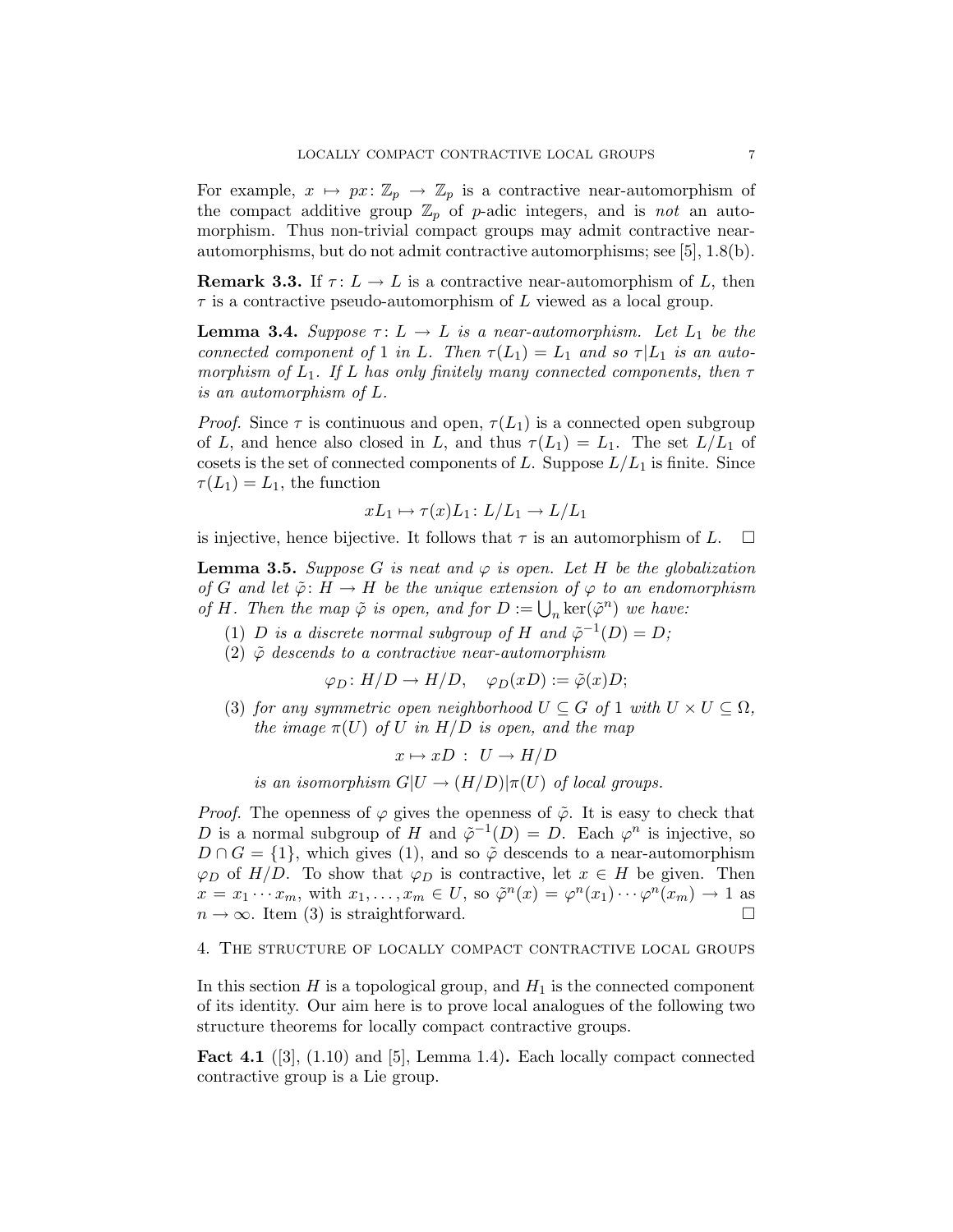**Fact 4.2** ([5], Proposition 4.2). If H is locally compact and contractive, then H is isomorphic as topological group to a product  $H_1 \times D$ , where D is a closed, totally disconnected, normal subgroup of  $H$ , and  $H_1$  and  $D$  are both contractive. (So  $H_1$  is a Lie group.)

Obviously, if a local group is locally isomorphic to a Lie group, then it is locally compact and locally connected. A strong converse of this implication holds for contractive local groups: Theorem 1.1 from the Introduction, which is our local analogue of Fact 4.1. To prove this converse we need the next lemma whose proof is close to [5], Lemma 1.4, and whose purpose is to reduce to a situation where the results of the previous section are applicable.

**Lemma 4.3.** Suppose G is locally compact,  $\varphi$  is a contractive pseudoautomorphism of  $G$ , and  $V$  is a neighborhood of 1 in  $G$ . Then there is an open symmetric neighborhood U of 1 in G such that  $U \subseteq V$ ,  $U \times U \subseteq \Omega$ ,  $\varphi(U) \subseteq U$ ,  $\varphi|U: U \to G$  is open and injective, and  $\lim_{n \to \infty} \varphi^{n}(x) = 1$  for all  $x \in U$ .

Proof. By restricting G as indicated at the end of the Introduction we can assume that  $G$  is symmetric. By shrinking  $V$  we may assume in addition: V is compact, symmetric,  $V \times V \subseteq \Omega$ , and V is contained in an open neighborhood W of 1 in G for which  $\varphi|W : W \to G$  is open and injective, and  $\lim_{n\to\infty}\varphi^n(x)=1$  for all  $x\in W$ . For  $X\subseteq G$ , we set

$$
\varphi^{-n}(X) := \{ x \in G \mid \varphi^n(x) \in X \},
$$

while  $\varphi^{n}(X)$  has the usual meaning as a direct image; note that then for all  $k \in \mathbb{Z}$  we have  $\varphi(\varphi^k(X)) \subseteq \varphi^{k+1}(X)$ . For  $l \in \mathbb{Z}$ , set  $V_l := \bigcap_{k \leq l} \varphi^k(V)$ . We claim that then the family  $(V_l)$  has the following properties:

- (1)  $V_l$  is symmetric,  $V_l \supseteq V_{l+1}$  and  $\varphi(V_l) \subseteq V_{l+1}$ ;
- (2)  $W \subseteq \bigcup_{l \in \mathbb{Z}} V_l$ , and  $V_l \cap V$  has nonempty interior in G for some l;
- (3) for every neighborhood X of 1 there exists  $n_1 \in \mathbb{N}$  such that for all  $n \geq n_1$  we have  $\varphi^n(V) \subseteq X;$
- (4)  $(V_l \mid l \in \mathbb{Z})$  is a neighborhood base of 1.

Item (1) is straightforward to check. To prove (2), let  $x \in W$ . We can take  $n_0 \in \mathbb{N}$  such that  $\varphi^n(x) \in V$  for all  $n \geq n_0$ , so  $x \in V_{-n_0}$ . This proves  $W \subseteq \bigcup_{l \in \mathbb{Z}} V_l$ . Now each  $V_l$  is closed in  $G$ , so by Baire's theorem some  $V_l \cap V_l$ has nonempty interior in  $G$ , which is  $(2)$ .

To prove  $(3)$ , let X be a neighborhood of 1. Take a compact symmetric neighborhood A of 1 with  $A \subseteq V$ ,  $VA \times A \subseteq \Omega$ , and  $A^2 \subseteq X$ . By (1) and (2), with A in place of V, we obtain  $n_0 \in \mathbb{N}$  such that

$$
B := \{ x \in A \mid \varphi^n(x) \in A \text{ for all } n \ge n_0 \}
$$

has nonempty interior in G. Take  $b \in \text{interior}(B)$ ; so  $b^{-1} \in A$ . Let  $x \in V$ ; then  $(xb^{-1}, b) \in \Omega$  and  $x = (xb^{-1})b$ . By the local homogeneity lemma 2.16 of [1] we can take an open neighborhood  $\mathcal{U} = \mathcal{U}_x$  of 1 such that

$$
\{x\} \times \mathcal{U}, \{b\} \times \mathcal{U} \subseteq \Omega, \quad \{xb^{-1}\} \times b\mathcal{U} \subseteq \Omega, \quad b\mathcal{U} \subseteq B,
$$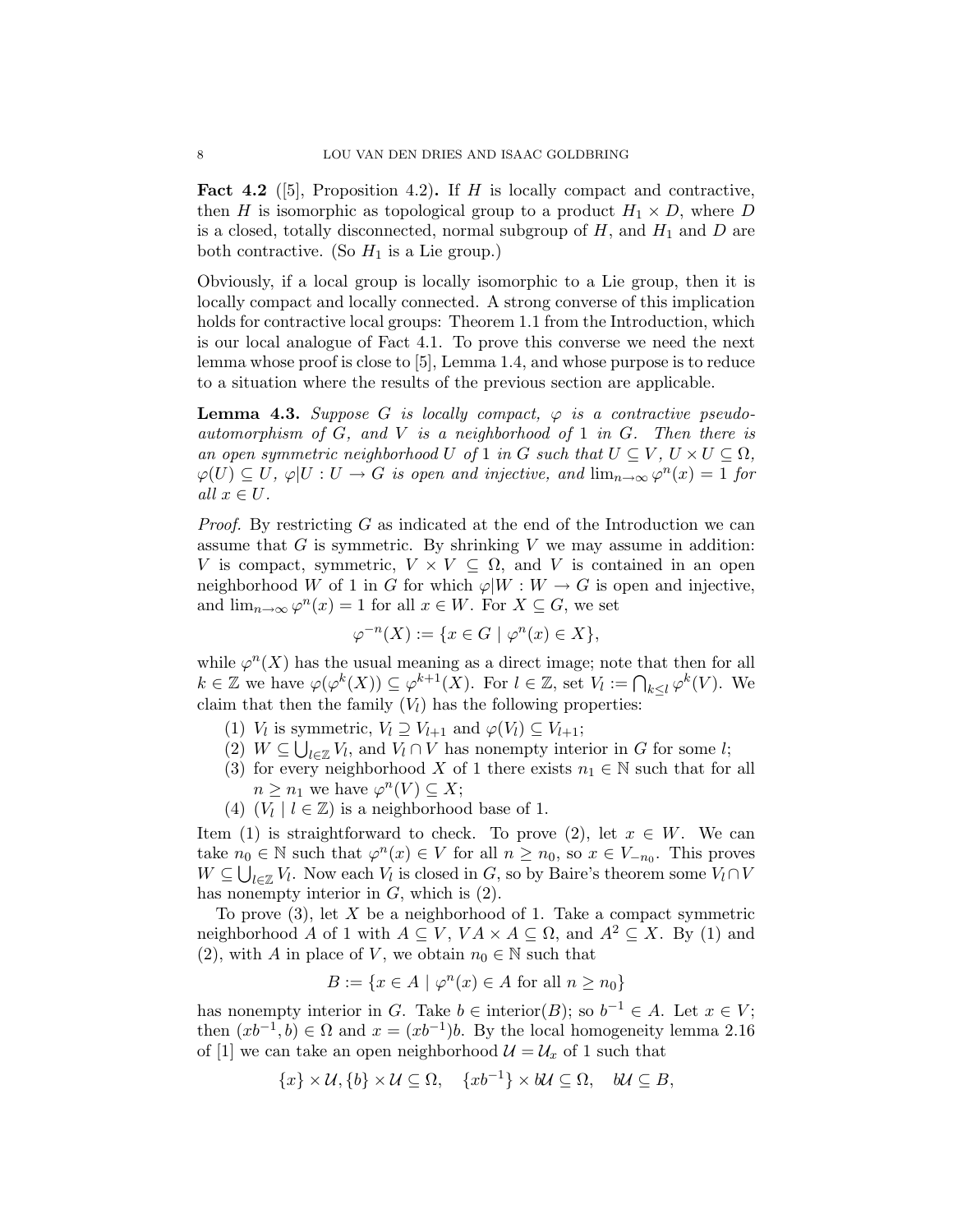and  $xU$  and  $bU$  are open neighborhoods of x and b respectively. Since V is compact, we have  $x_1, \ldots, x_m \in V$  such that  $V \subseteq x_1 \mathcal{U}_{x_1} \cup \cdots \cup x_m \mathcal{U}_{x_m}$ . Choose  $n_1 \in \mathbb{N}$  such that  $n_1 \geq n_0$  and  $\varphi^n(x_1 b^{-1}), \ldots, \varphi^n(x_m b^{-1}) \in A$  for all  $n \geq n_1$ . Since  $\varphi^n(B) \subseteq A$  for all  $n \geq n_0$ , and for  $i = 1, \ldots, m$  we have

$$
x_i\mathcal{U}_{x_i}=(x_ib^{-1})b\mathcal{U}_{x_i},\qquad b\mathcal{U}_{x_i}\subseteq B,
$$

it follows that  $\varphi^n(V) \subseteq A^2 \subseteq X$  for all  $n \geq n_1$ . This proves (3).

Applying (3) to  $X = V$  gives  $n_1 \in \mathbb{N}$  such that  $V \subseteq V_{-n}$  for all  $n \geq n_1$ , and thus  $V_{-n}$  is a neighborhood of 1 for all  $n \geq n_1$ . Since  $\varphi$  is open near 1, it follows from the last part of  $(1)$  that all  $V_l$  are neighborhoods of 1. Since  $V_n \subseteq \varphi^n(V)$  for all n, this yields (4) as a consequence of (3).

Thus  $U := \text{interior}(V_0)$  satisfies the conclusion of the lemma.

**Proof of Theorem 1.1.** Let G be locally compact and locally connected, and let  $\varphi : G \to G$  be a contractive pseudo-automorphism. Our job is to show that then G is locally isomorphic to a contractive Lie group.

By Lemma 4.3 and a remark at the end of the Introduction we can reduce to the case that G is neat and  $\varphi$  is open and injective, with  $\lim_{n\to\infty}\varphi^n(x)=1$ for all  $x \in G$ . Then by Lemma 3.5 and with H, D,  $\phi_D$  as in that lemma, G is locally isomorphic to the topological group  $L = H/D$ , which has  $\phi_D$  as a contractive near-automorphism. Since  $G$  is locally connected,  $G$  is then also locally isomorphic to  $L_1$ , the connected component of the identity of  $L$ , and  $L_1$  is a contractive Lie group by Lemma 3.4 and Fact 4.1.

To obtain the local analogue of Fact 4.2, we need the next lemma, which is essentially Fact 4.2 with a contractive near-automorphism of H instead of a contractive automorphism.

**Lemma 4.4.** Suppose H is locally compact and  $\tau$  is a contractive nearautomorphism of H. Then there exists a totally disconnected, closed, normal subgroup P of H such that  $(h, p) \mapsto hp: H_1 \times P \to H$  is an isomorphism of topological groups,  $\tau(P) \subseteq P$ , and  $\tau|P$  is a contractive near-automorphism of P.

*Proof.* By Lemma 3.4,  $\tau|H_1$  is a contractive automorphism of  $H_1$ , so by Fact 4.1,  $H_1$  is a Lie group. The remainder of the proof is just like that of Proposition 4.2 in [5].  $\Box$ 

Theorem 4.5. Suppose G is locally compact and contractive. Then G is locally isomorphic to a direct product  $L \times P$ , where L is a contractive Lie group and P is a totally disconnected locally compact group with a contractive near-automorphism.

*Proof.* As in the proof of Theorem 1.1 we reduce to the case that  $G$  is neat and we have an injective open morphism  $\varphi : G \to G$  of local groups such that  $\lim_{n\to\infty}\varphi^n(x)=1$  for all  $x\in G$ . Let H, D and  $\varphi_D$  be as in Lemma 3.5. By that lemma,  $G$  is locally isomorphic to  $H/D$ , and so it remains to apply Lemma 4.4 to  $H/D$  and  $\varphi_D$  in the role of H and  $\tau$ .